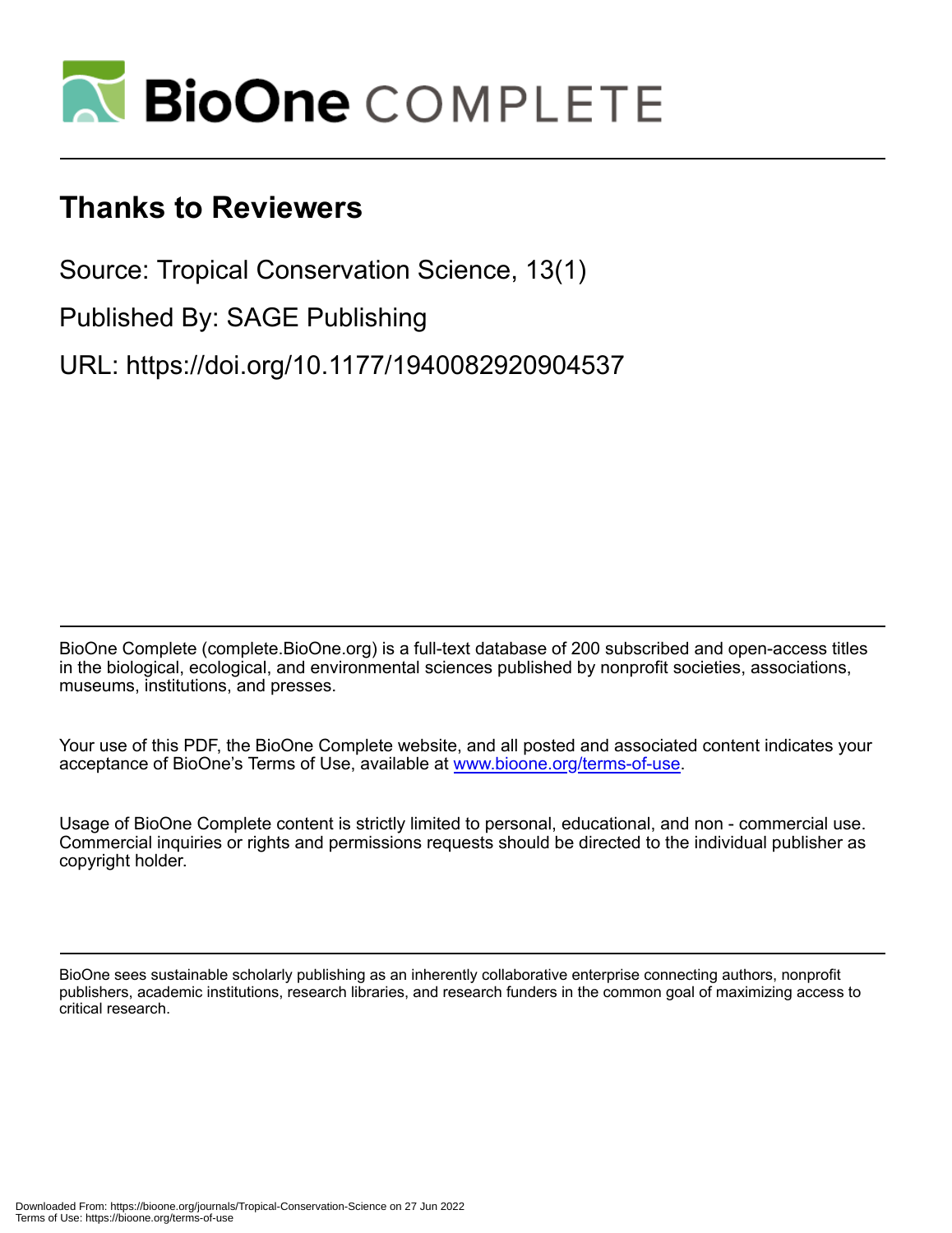## Thanks to Reviewers

Tropical Conservation Science Volume 13: 1–2 C The Author(s) 2020 Article reuse guidelines: [sagepub.com/journals-permissions](http://us.sagepub.com/en-us/journals-permissions) [DOI: 10.1177/1940082920904537](http://dx.doi.org/10.1177/1940082920904537) <journals.sagepub.com/home/trc> **SSAGE** 

The journal sincerely thanks the following individuals who reviewed one or more manuscripts during 2019:

Abdul Rahman, Serina Ahemad, Nafees Ahlstrom, C. A. Akhtar, Tayyab Ali, Dr. M. M. Ali, Kishwar Ali, Muhammad Arif Almeida, Thaıs Elias Alves, Romulo Alzahraniy, Othman Amodeo, Martín An, Feng Arif, Muhammad Ascensão, Fernando Asensio, Norberto Assogbadjo, Achille Austin, Kemen Ávila-Nájera, Dulce Avila, Robson Azevedo, Fernando Baccaro, Fabricio Bai, Kundong Baig, Sofia Benavides, Ana María Bergstrom, Bradley Bernardo, Christine Berriozabal-Isla, Christian Bloomfield, Gillian Bobrowiec, Paulo Borges-Matos, Clarice Boyle, Sarah Brook, Barry W Brooke, Anne Bu, Wensheng Buchholtz, Erin Büscher, Bram Cach-Pérez, Manuel Campos, Felipe Caro, Tim Casas, Alejandro Castro, Andy Cazetta, Eliana Chiu, Yung-ho

cigerci, Ibrahim Hakki Clements, Reuben Cruz-Elizalde, Raciel Cui, Liaobiao Dahdouh-Guebas, Farid Dai, Quanhou De Jong, Wil de la Rosa Manzano, Edilia Deichmann, Jessica Delabie, Jacques Hubert Charles Dias, Pedro Ding, Yi Du, Shaofu Eaton, James El-Sayed, Magdi Ernoul, Lisa Facure, Katia Fang, Shaowen Ferreguetti, Atilla Ferrer, Miguel Fixler, Sam Flamingh, Alida Fonseca, Rosa María Fuller, Todd Fung, Tze Kwan Furumo, Paul Garcia, Constantino Macías Genes, Luisa Gonçalves da Silva, Lucas Guevara Escobar, Aurelio Gutierrez-Ortega, Jose Said Hamid, Saharuddin Abdul Han, Dongjing Hang, Ye Hayat, Muhammad Qasim He, Yi Hedges, Simon Henning, Barbara Hilje, Branko Hill, Ross Hoban, Sean Hogan, Zeb Hosni, Tarek

Huettmann, Falk Inouye, David W. Ji, Xiang Joshi, Geeta Kalam, Tamanna Kaplin, Beth Kaushik, Monica Khattak, Jabar Zaman Kimiti, David Kinnaird, Margaret Kleinschroth, Fritz Kupsch, Denis Langston, James Lecuyer, Lou Liou, Je-Liang Liu, Chenggang Liu, Hongwei Liu, Xiao Lopez-Gallego, Cristina Lu, Danting Lucas Gonsales, Elaine Lukas, Martin Macip-Ríos, Rodrigo Manzanero, Gladys Isabel Margules, Chris Marques, Simone Martin, Meredith Martinez, Cristina Maycock, Colin Meave, Jorge A. Mehltreter, Klaus Mei, Hu Meyer, Ninon Mi, Zhifu Michalski, Fernanda Michel, Nicole Mohd Jani, Jarina Montaño-Centellas, Flavia Montgomery, Graham Morante-Filho, Jose Carlos Morato, Ronaldo Moreira-Ramírez, Jose Mott, Tamí

Creative Commons Non Commercial CC BY-NC: This article is distributed under the terms of the Creative Commons Attribution- $\bigcirc$   $\bigcirc$   $\bigcirc$ NonCommercial 4.0 License (https://creativecommons.org/licenses/by-nc/4.0/) which permits non-commercial use, reproduction and distribution of the work without further permission provided the original work is attributed as specified on the SAGE and Open Access pages (https://us.sagepub.com/en